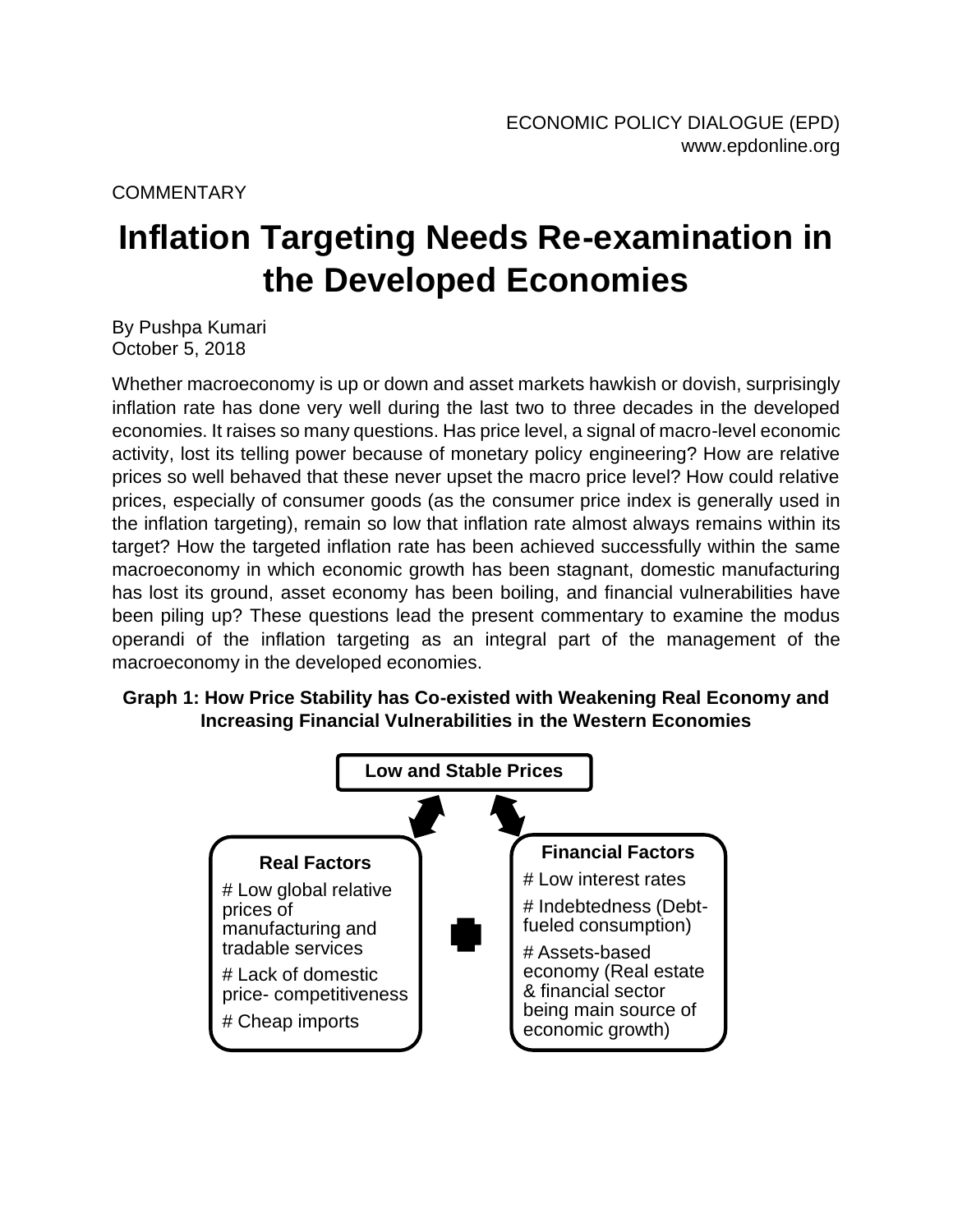Graph 1 shows the mechanism how the price stability has been achieved alongside the weakening real economy and vulnerable financial sector. In fact, this graph depicts how poorly the western world has managed their economies in an era of global competition. The shield of low and stable prices has released the pressure from politicians and policy makers to reform and restructure their economies. Thus, it triggers the discussion that these economies should re-examine the monetary policy regime of inflation targeting and review the entire maneuvering how the inflation targets are achieved.

It has been two-sided dynamics, global and domestic – global factors could enable domestic inflation rate to remain low, and domestic factors kept running the economy and building the financial vulnerabilities at the same time. At the root is the lack of domestic price-competitiveness of manufacturing goods and tradable services vis-a-vis imported ones. In an open economy, when there are readily available imports at cheaper prices who would like to pay for domestic higher priced goods and services. The market would play its role, and obviously imports would be preferred at the cost of domestic products and thus the related industries.

There is a potential for active (rather, proactive) role for the policy intervention here. However, policy-makers can actually play either an active or passive role in this kind of circumstance of global competition. Either they can increase domestic competitiveness with the help of conducive policy-choices and let domestic industries compete with the global imports. Or they can leave economies onto the mercy of market mechanism and let imports flood and fill the markets and consequently kill the domestic industries. Instead of first, a hard route, and making reforms to create competitiveness in their economies, unfortunately, western economies, the so-called warriors of globalization, preferred the second, i.e., an easy route, and let imports take over. Balance of payments reflects the impact of those bad policy-choices in terms of current account deficits.

Not to forget, some developed countries, e.g., Germany and Japan, have successfully met the global competition by augmenting price-competitiveness in their economies; Germany by controlling wages and Japan by profit margins. Also, the East Asian success story of the active role of government in furthering competitiveness in their economies has already been proven.

Perhaps, this is the reason that even too low rate of interest for too long could not help the domestic industry to pick up in the capitalist countries. Instead, it has fuelled the asset markets in these economies. Businesses compare the rates of return across the various alternatives for their investment. When they find speculative assets more lucrative than the highly competitive goods & services' industries with low global relative prices and low returns, they would make rational choices and prefer assets' investments over real economy investments. Investing in speculative assets and earning higher returns has been as rational a choice on the part of businesses, as buying lower priced goods and services on the part of consumers.